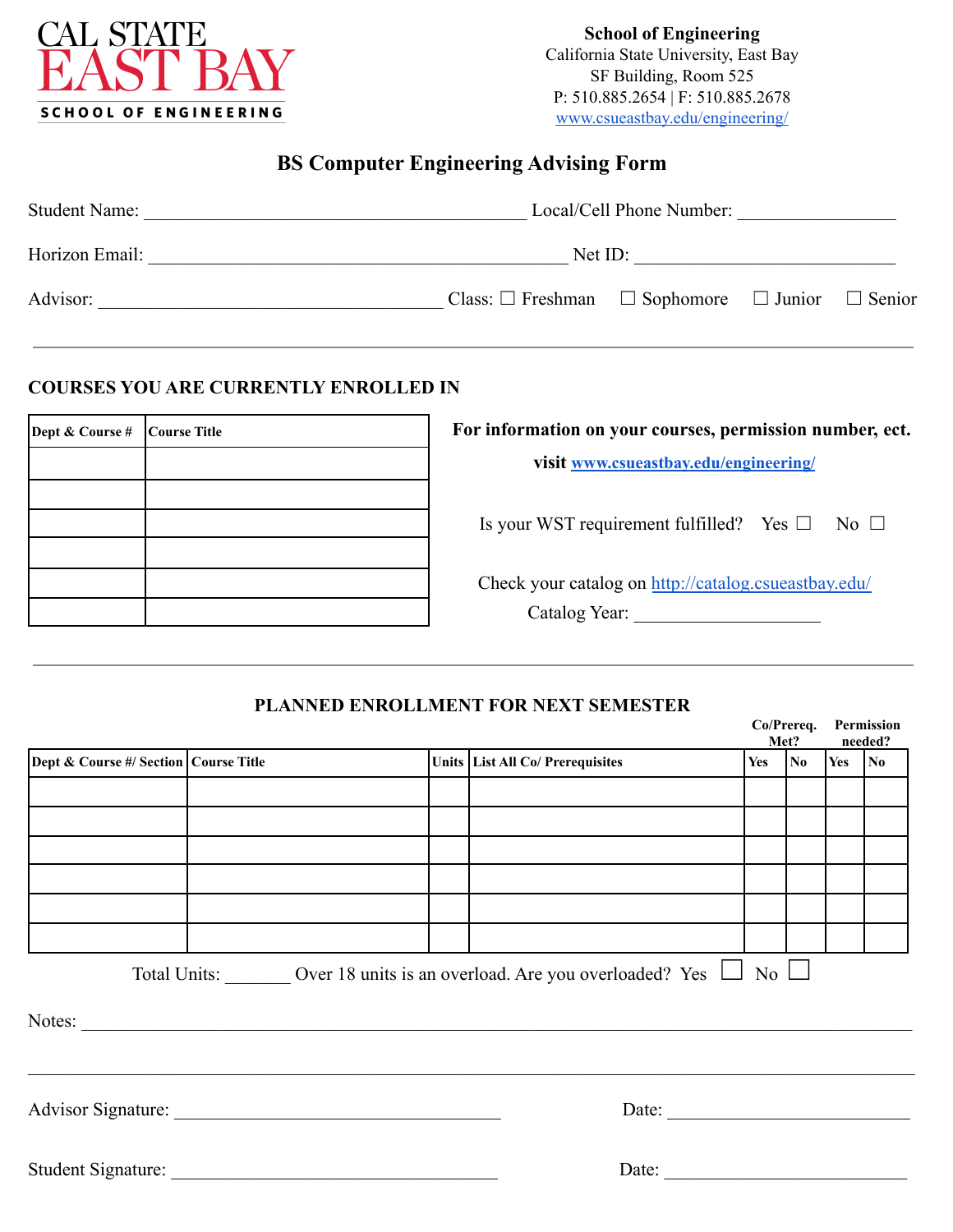# **2021-2022 Catalog for Industrial Engineering**

| <b>Course Number</b> |                  | <b>Title</b>                                  | Prerequisite                               | V |
|----------------------|------------------|-----------------------------------------------|--------------------------------------------|---|
| <b>Semester</b>      | Quarter          | <b>Lower Division Core Courses 47 units</b>   |                                            |   |
| CS 101               | 2360, 2370       | Computer Science I                            | Mathematics/ QR Placement Category I or II |   |
| <b>MATH 130</b>      | 1304, 1305       | Calculus I                                    | C- or better in MATH 120 OR MATH 125       |   |
| <b>PHYS 135</b>      | 1001, 1002       | Physics for Scientists and Engineers I        | Co-req MATH 130                            |   |
| <b>MATH 131</b>      | 1305, 2304       | Calculus II                                   | C- or better in MATH 130                   |   |
| <b>PHYS 136</b>      | 1002, 1003       | Physics for Scientists and Engineers II       | MATH 130 and PHYS 135                      |   |
| <b>ENGR 200</b>      | 1011             | Introduction to Engineering and Design        |                                            |   |
| <b>CS 201</b>        | 2360, 2370       | Intro to CS II                                | C- or better in CS 101                     |   |
| <b>CS 211</b>        |                  | <b>Discrete Structures</b>                    | C- or better in MATH 130                   |   |
| <b>MATH 230</b>      | 2304, 2305       | Calculus III                                  | C- or better in MATH 131                   |   |
| <b>CHEM 110</b>      | 1101             | <b>General Chemistry for Engineering</b>      | Co-req MATH 130, MATH 125, or MATH 130     |   |
| <b>CMPE 221</b>      | 2430             | Comp. Organization & Assembly Language        | C- or better in CS 100 or CS 101           |   |
| <b>ENGR 230</b>      | 2010             | Electric Circuits I                           | Co-req PHYS 136 & MATH 210                 |   |
| <b>MATH 215</b>      |                  | Introduction to Linear Algebra                | MATH 130 Co-requisites: MATH 131           |   |
| <b>ENGR 220</b>      | <b>INDE 3101</b> | <b>Statics</b>                                | <b>PHYS 135</b>                            |   |
|                      |                  | <b>Upper Division Core Courses 36 Units</b>   |                                            |   |
| CS 301               | 3240             | Data Structures and Algorithms                | CS 201 & CS 211                            |   |
| <b>CMPE 321</b>      | 3430             | <b>Computer Architecture</b>                  | C- or better in CS 211 & CMPE 221          |   |
| <b>CMPE 322</b>      | 3432             | Digital Design Laboratory                     | Co-req CS 321                              |   |
| <b>CMPE 330</b>      | 3010             | <b>Electric Circuits II</b>                   | Co-req MATH 285                            |   |
| <b>MATH 285</b>      |                  | Introduction to Differential Equations        | C- or better in MATH 131                   |   |
| <b>INDE 330</b>      | 3610             | <b>Engineering Statistics and Probability</b> | <b>MATH 130</b>                            |   |
| <b>CMPE 344</b>      | 3434             | Microprocessor Laboratory                     | CS 301                                     |   |
| <b>CMPE 370</b>      | 3752             | Digital Signal Processing I                   | <b>CMPE 330</b>                            |   |
| <b>CMPE 421</b>      | 4435             | Computer Architecture II                      | CMPE 321 & CMPE 322                        |   |
| <b>CMPE 492</b>      | 4610             | Senior Design I                               | CMPE 322 & CMPE 344                        |   |